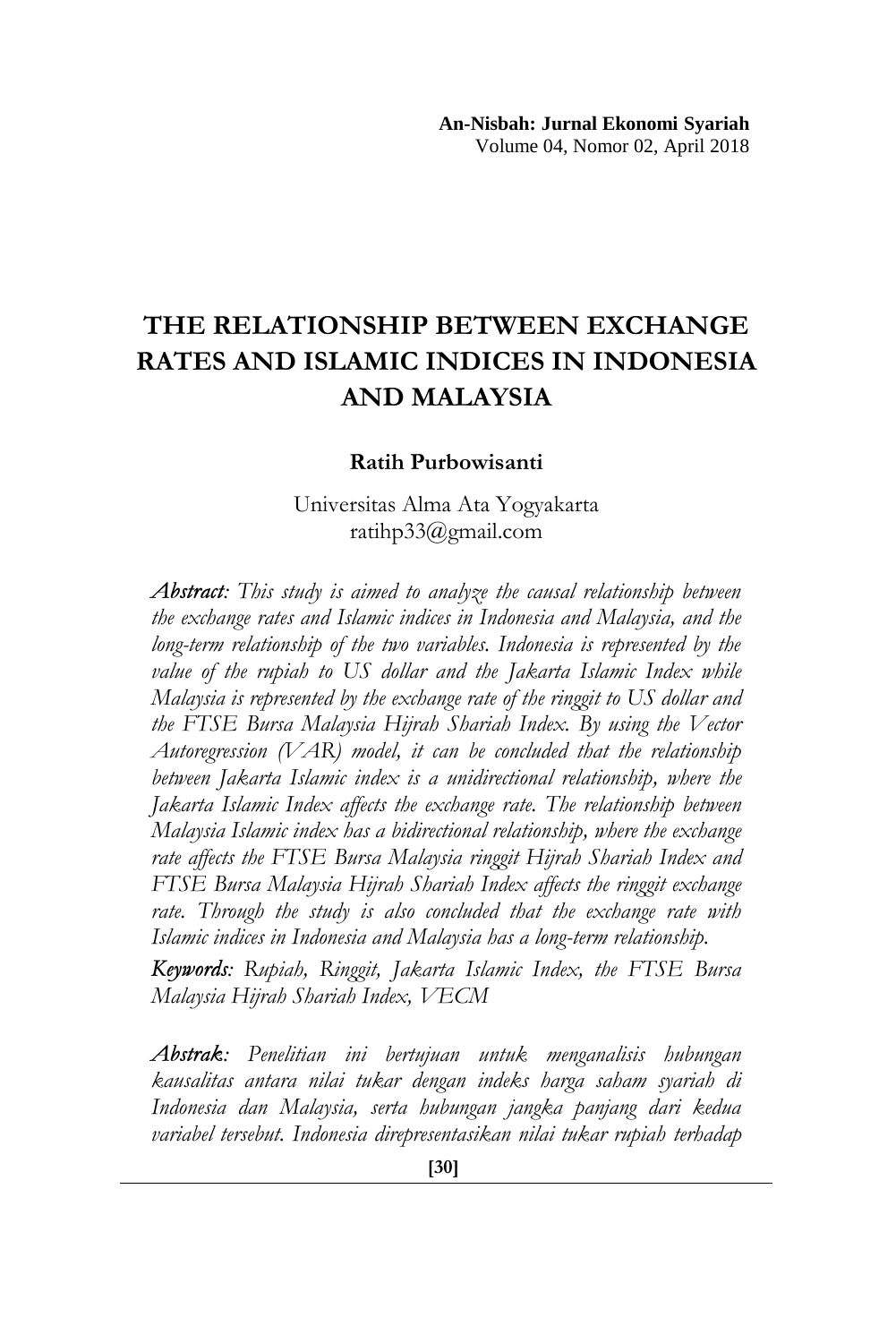#### **Ratih Purbowisanti:**: The Relationship ….**[31]**

*dolar AS dan Jakarta Islamic Index, Malaysia direpresentasikan nilai tukar ringgit terhadap dolar AS dan FTSE Bursa Malaysia Hijah Shariah Index. Dengan menggunakan model Vector Autoregression (VAR) disimpulkan bahwa hubungan antara indeks harga saham syariah di Indonesia merupakan hubungan yang searah (undirectional relationship), dimana Jakarta Islamic Index mempengaruhi nilai tukar rupiah. Hubungan antara indeks harga saham syariah di Malaysia mempuyai hubungan yang dua arah (bi-directional relationship), dimana nilai tukar ringgit mempengaruhi FTSE Bursa Malaysia Hijah Shariah Index dan FTSE Bursa Malaysia Hijrah Shariah Index mempengaruhi nilai tukar ringgit. Melalui penelitian ini juga disimpulkan bahwa nilai tukar dengan indeks harga saham syariah di Indonesia dan Malaysia terdapat hubungan jangka panjang.*

*Kata Kunci: Rupiah, Ringgit, Jakarta Islamic Index, FTSE Bursa Malaysia Hijrah Shariah Index, VECM*

## **INTRODUCTION**

 $\overline{a}$ 

Islamic Finance for Asia, Prospected & Inclusives Growth, ADB per May 2015 states that the biggest assets of world Islamic capital markets are located in the region of Southeast Asia region for US \$ 203.1 million. 1 Indonesia and Malaysia are the two countries in the Southeast Asia region that have a fairly rapid Islamic stocks growth. In Indonesia, the number of Islamic stocks continues to grow, in June 2015 it reached 335 stocks with a market capitalization of Rp 3.011 trillion or 56.4% of the all shares capitalization. <sup>2</sup> The development of Islamic stocks in Malaysia, up to June 2015, there

<sup>1</sup> Aset Pasar Modal Syariah Asia Tenggara Terbesar di Dunia, http://investasi.kontan.co.id, accessed November 8, 2015

<sup>2</sup> www.ojk.go.id, accessed November 8, 2015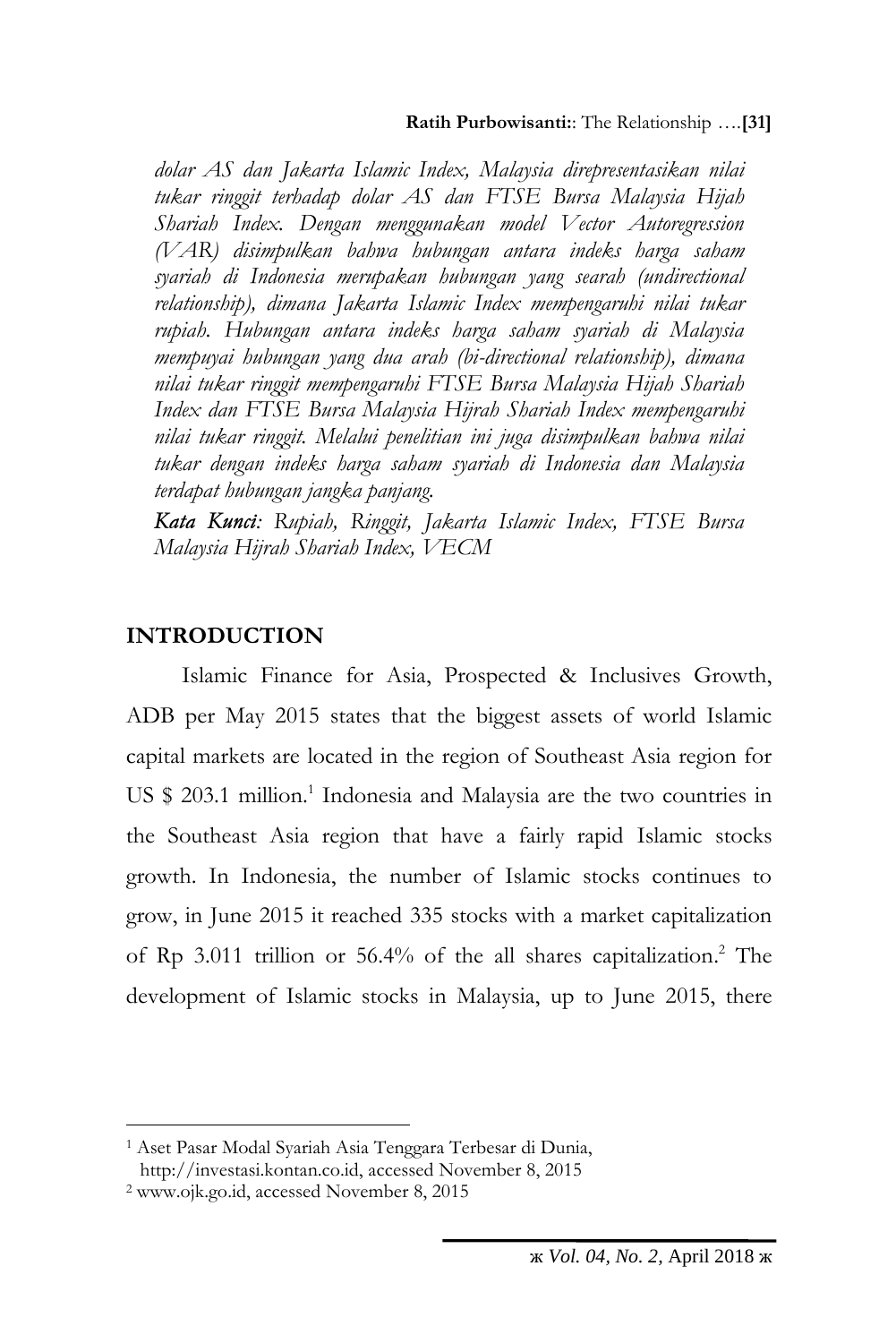were 905 stocks by market capitalization up to RM 1,659.02 billion and covers 61.6% of the total stocks capitalization value in Malaysia. 3

Capitalization of Islamic stocks in Indonesia and Malaysia which is very large compared to the overall stock make the sharia stock index could represent the movement of the stock index as a whole. Jakarta Islamic Index (JII) and the FTSE Bursa Malaysia Hijrah Shariah Index is one of the leading shares index in Indonesia and Malaysia respectively that meet the criteria of sharia and become a benchmark of shares investment performance on the basis of sharia in Indonesia and Malaysia. The movement of both indices becomes an important indicator for the investors to invest in the capital market in Indonesia and Malaysia.

Throughout the second half of 2015, there was a weakening exchange rate of the currency to US dollar in various countries caused by the uncertainty of the Fed in raising interest rates. In August, it was recorded a depreciation 16.79% for Malaysian ringgit, Indonesian rupiah weakened 11.76%, Thailand's baht weakened 8.23%, Singapore dollar weakened 5.40%, the Philippine peso weakened 4.36%, Taiwan dollar weakened 1.8%.<sup>4</sup> Currency debasement was responded by the movement of stock indices. Jakarta Islamic Index in Indonesia and the FTSE Bursa Malaysia Hijrah Shariah Index in Malaysia experienced a significant movement caused by the weakening of the exchange rate in both countries.

<sup>3</sup> http://www.sc.com.my/, accessed November 8, 2015

<sup>4</sup> Mata Uang Ringgit Paling Terpuruk, http://finance.detik.com/read/2015/08/30/154914/ 3005007/5/, accessed November 10, 2015.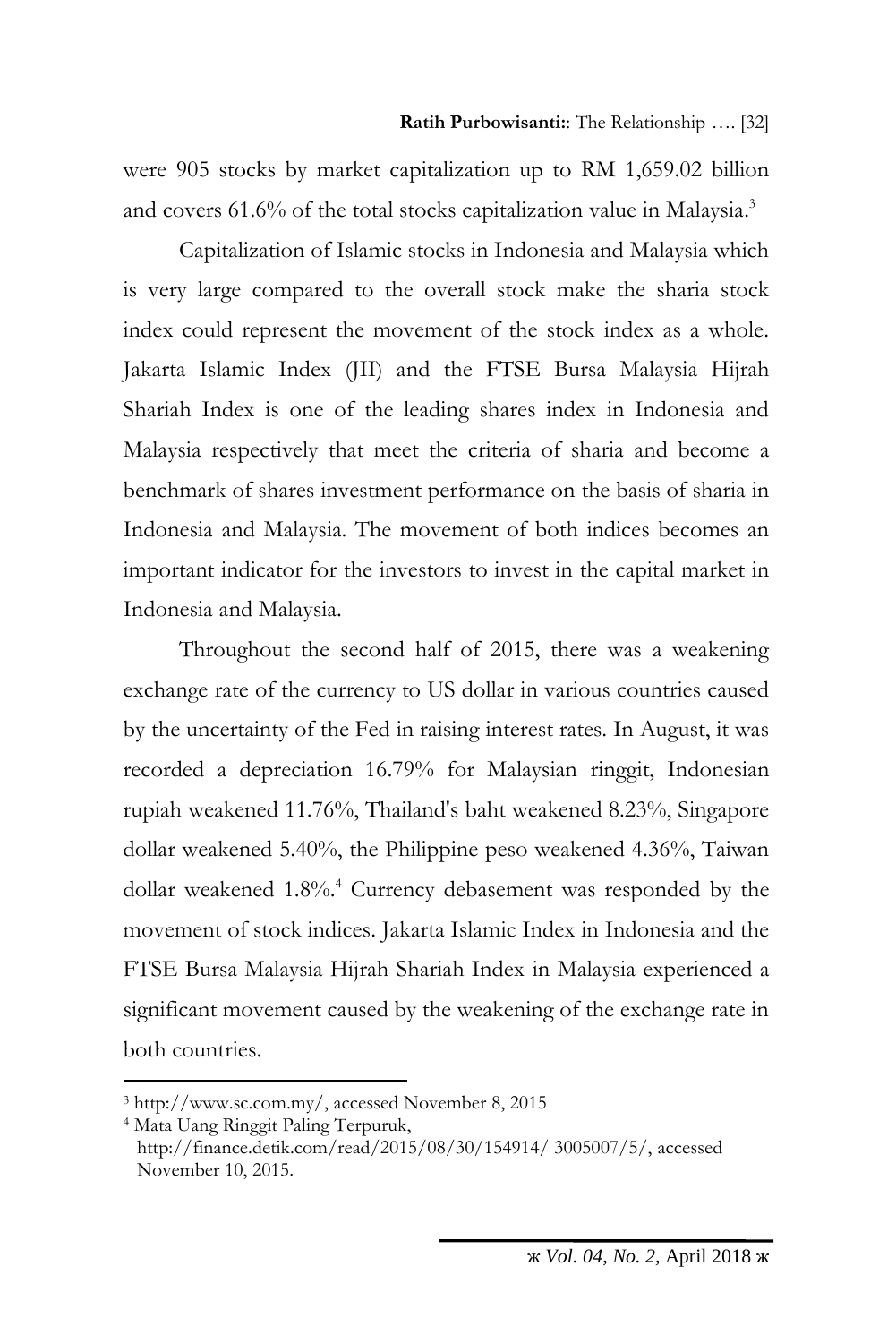

Figure 1. Rupiah Exchange Rate January 1st 2015-December 31st 2015

Source: www.yahoofinance.com



Figure 2. Jakarta Islamic Index January 1st 2015-December 31st 2015

Source: www.yahoofinance.com

Based on the Figure 1 and 2, it can be seen that when the exchange rate was depreciated in June 2015, the Jakarta Islamic Index was also declined for that period. In August, the rupiah was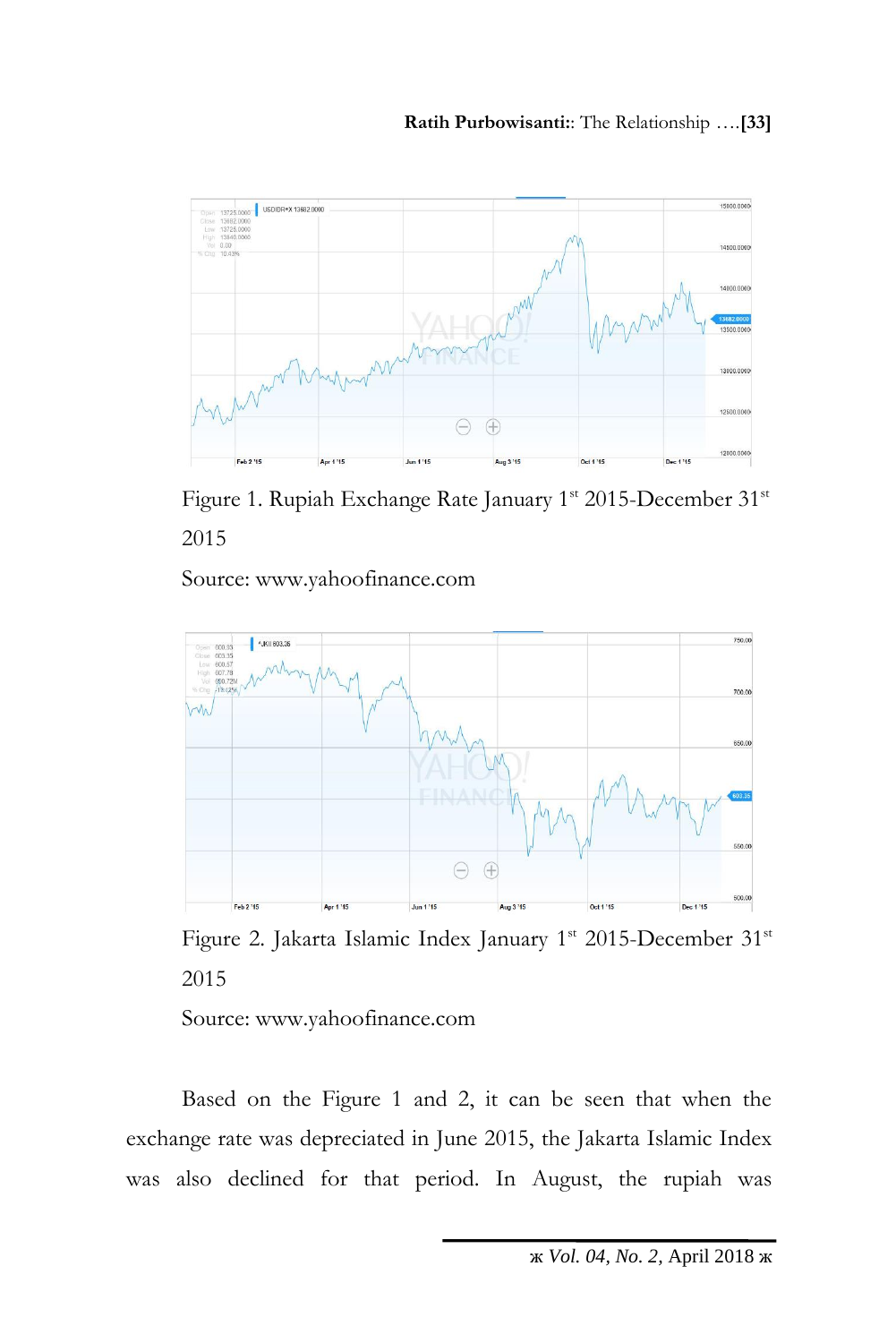depreciated to Rp 14.128 and it caused the Jakarta Islamic Index was also ever more declined to the level of 553.09. The conditions continued to rise until the end of September which reached Rp 14.728 and it caused the Jakarta Islamic Index increasingly declined to the level of 554, 23.



Figure 3. Ringgit Exchange Rate Graph January 1<sup>st</sup> 2015-December 31<sup>st</sup> 2015 Source: www.yahoofinance.com

 $12k$  $11k$  $10k$ Feb<sup>'15</sup> Apr $15$  $\frac{1}{2}$  lun<sup>1</sup>15 Aug '15  $Oct<sup>1</sup>15$  $Dec<sup>1</sup>15$ Apr '15 **Jul '15** Oct '15

ж *Vol. 04, No. 2,* April 2018 ж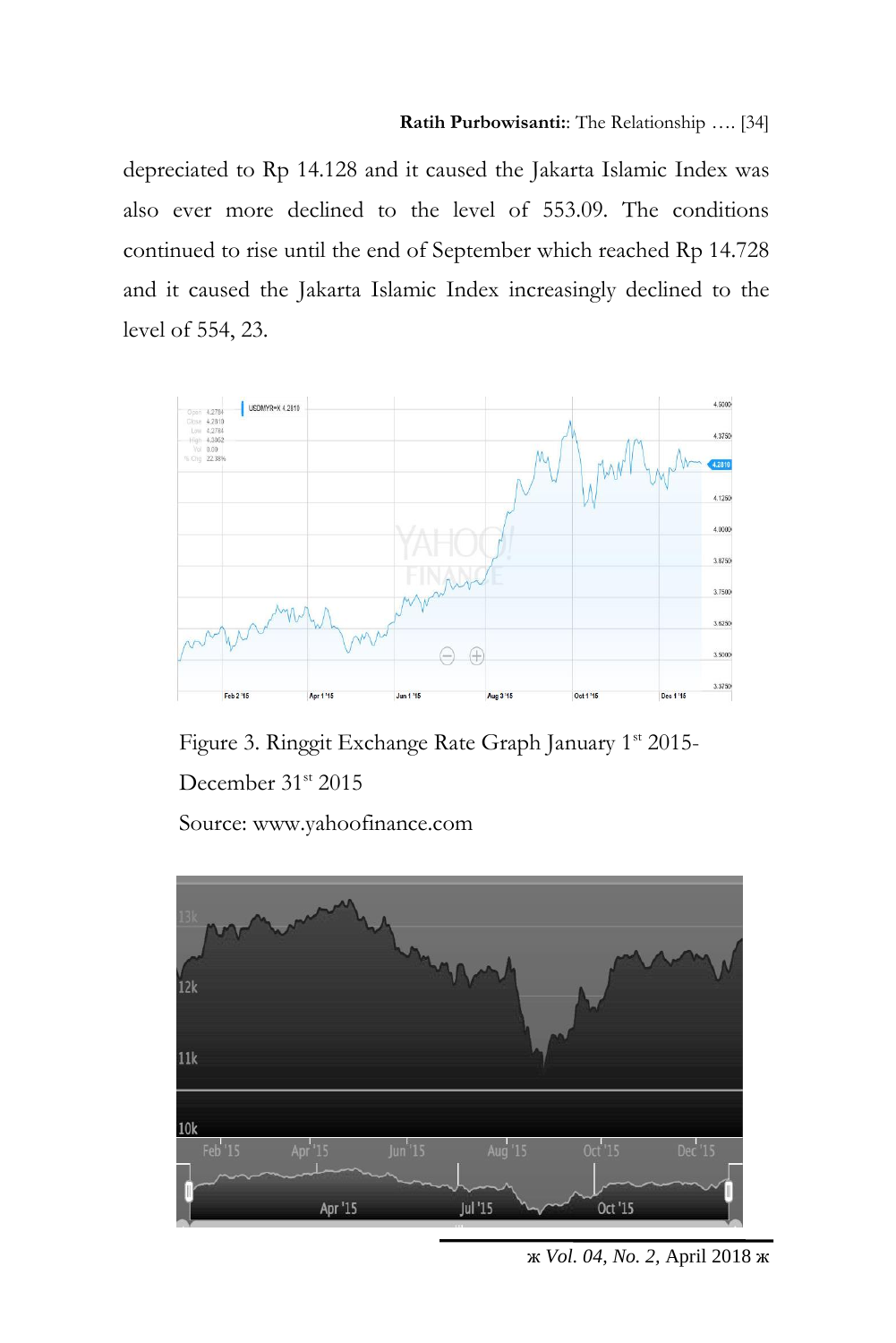Figure 4. FTSE Bursa Malaysia Hijrah Shariah Index January 1st 2015-December 31<sup>st</sup> 2015 Source: www.bursamarketplace.com

The movement of the ringgit exchange rate also led to the movement of the FTSE Bursa Malaysia Hijrah Shariah Index in June to August. Figure 3 and Figure 4 shows that when the exchange rate of the ringgit was depreciated in June 2015, FTSE Bursa Malaysia Hijrah Shariah Index in that period was also declined. In August, ringgit was increasingly depreciated to 4.2435 RM lead FTSE Bursa Malaysia Hijrah Shariah Index was also increasingly declined to the level of 12952.54. The ringgit was continued to be depreciated until the end of September which reached 4.4725 RM, but this condition caused the FTSE Bursa Malaysia Hijrah Shariah Index had increased at 13483.94 levels. The data of exchange rate movements and followed by the movement of the sharia stock price index above indicates that the depreciation of the exchange rate led to a declining in the stock price index and an escalation in the stock price index. There is an influential relationship between the exchange rate and the stock price index.

## **THEORETICAL FRAMEWORK**

The movement of stock indices is affected by economic conditions and phenomena that occur in domestic and economic turmoil in overseas. Fluctuations in currency exchange rates become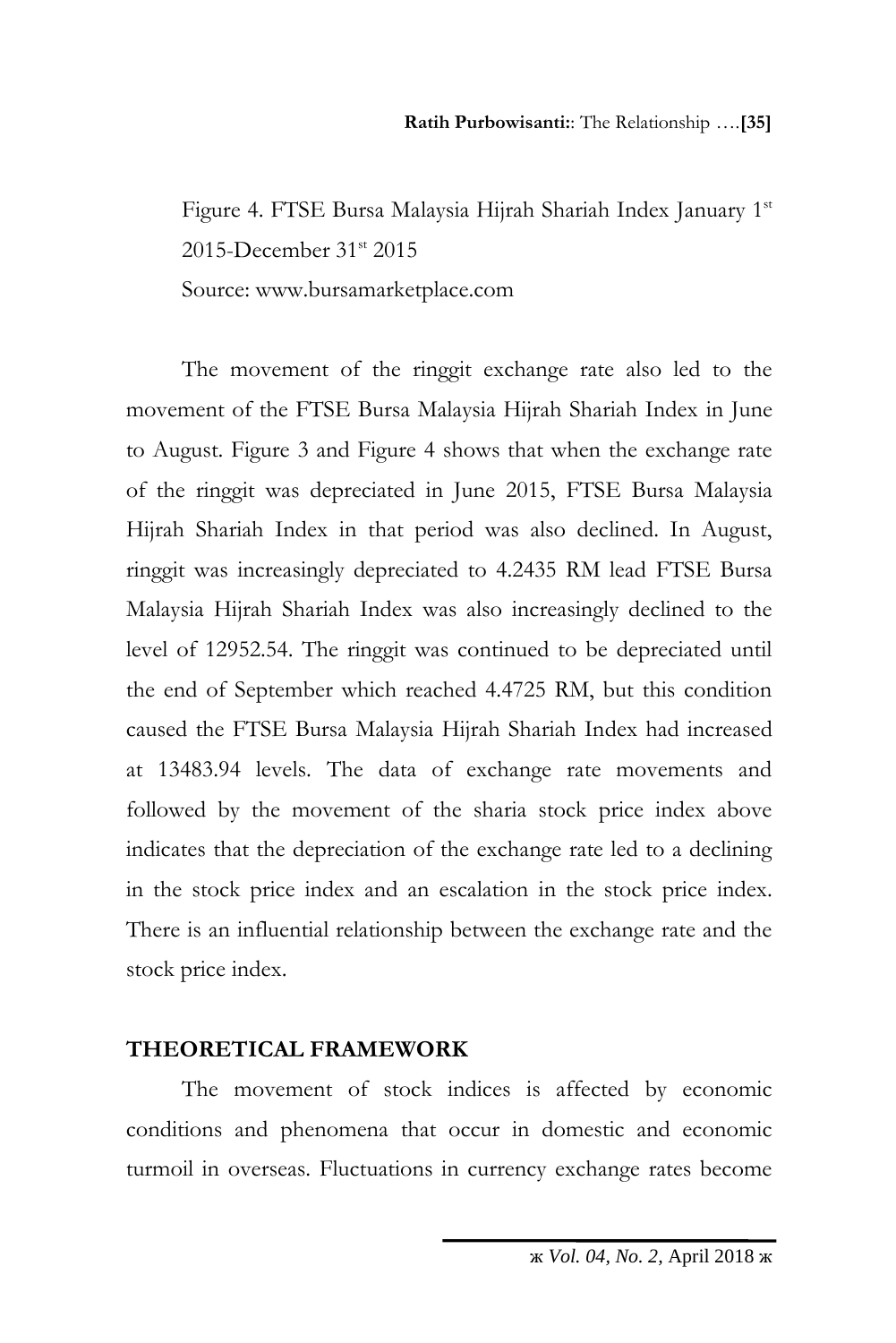one of the factors that influence the movement of the stock price index. Based on macroeconomic theory, the effect of exchange rate on stock prices is uncertain (can be a positive and negative correlation). <sup>5</sup> First, when the exchange rate depreciates, it will be followed by a decline in stock prices. This condition occurs due to the weakening of the exchange rate resulting in the cost borne by the company which depend the raw materials and loans on outside becoming greater thus it reduces the level of corporate profits and then lowers the price of the company's shares traded in the capital markets and it automatically lowers the stock price index. Second, when the exchange rate is depreciated then it will be responded by rising share prices. Depreciation of the exchange rate may increase the registered profit of an export-oriented company so that the value of the stock price index is increasing.

There are two approaches developed to determine the relationship between the currency exchange rate and the stock price: flow oriented approach and stock oriented approach, "Stock Price and Exchange Rate:Empirical Evidence from Kuwait Financia, "Stock Price and Exchange Rate: Empirical Evidence from Kuwait Financial.<sup>6</sup> First, the effect of the exchange rate on the stock market (flow approach) is described as follows. Exchange rate depreciation will increase the competitiveness that leads to an increasing in domestic output (expansion), which in turn it is an indicator of

<sup>5</sup> Samuelson, Paul A., and William D. Nordhaus, *Economics,* 14th ed, (New York: McGraw-Hill, 2012), p. 183.

<sup>6</sup> Ahmed Alhaiky dan Dambendia Houdu, "Stock Price and Exchange Rate: Empirical Evidence from Kuwait Financial Market", *The IUP Journal of Financial Economi,* Vol. VII, No. 3&4, p. hlm. 82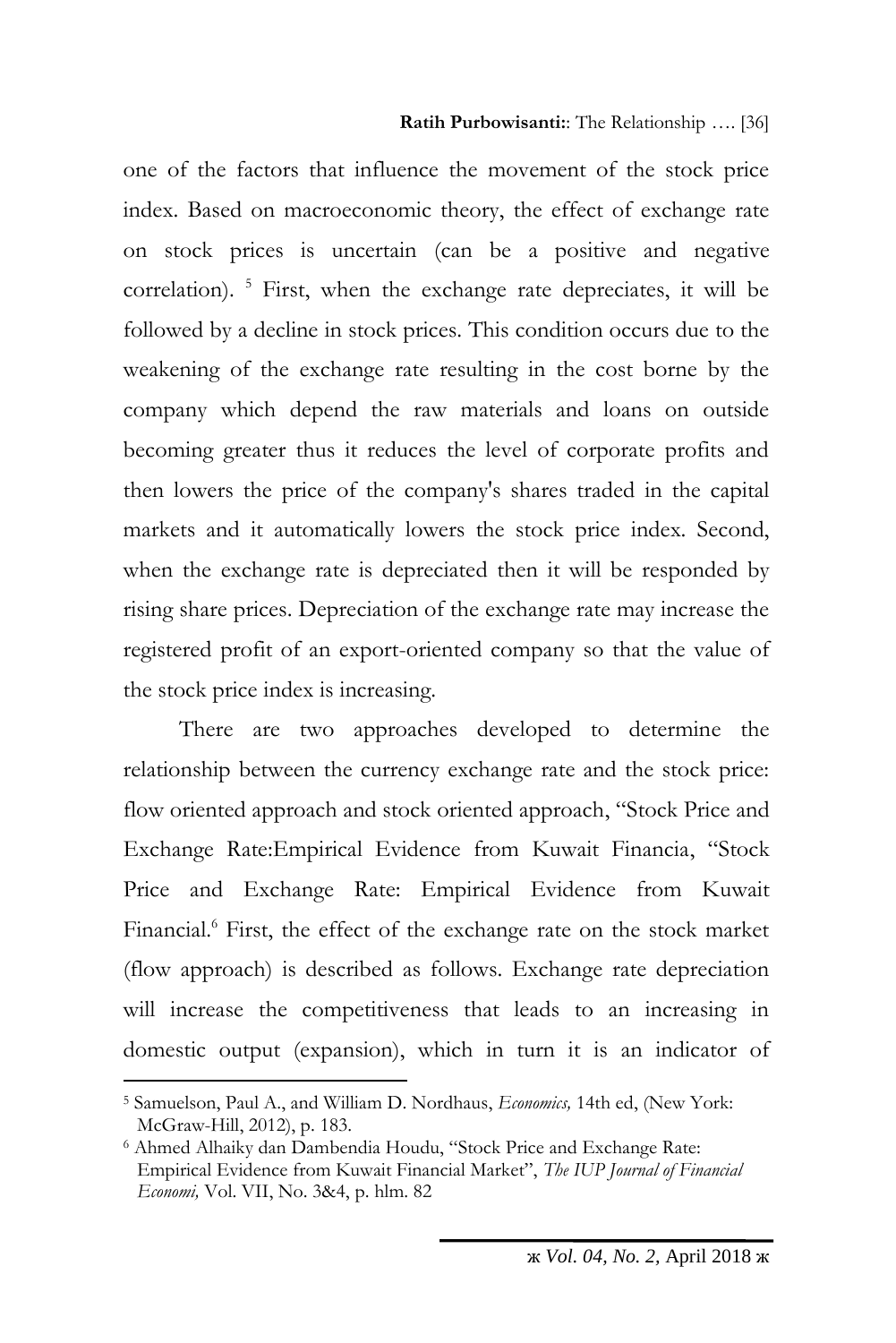economic expansion and improving or affecting the stock price. Second, the effect of stock price on the exchange rate (stock approach) explain that the increasing in stock prices led to capital inflows, which in turn led to an increasing in demand for domestic currency and causing the exchange rate of the domestic currency increases. From the explanation above shows that there is a two-way relationship between the exchange rate and the stock price or there is a causal relationship between the exchange rate and the stock price.

#### **LITERATURE REVIEW**

 $\overline{a}$ 

Some researches on the relationship between the exchange rate and index stock price index find the differences on its results. Several studies have found that the exchange rate affects the price of shares and others have found that it is the stock price index which affects the exchange rate while some others have found that there is a relationship between the two.

Harjito who conducted a research on the causality between stock price index and the exchange rate in four ASEAN countries; Indonesia, Philippines, Singapore and Thailand found that the exchange rate affects the stock price with the Singapore dollar as the dominant and there is a long-term relationship between stock prices and exchange rates in these four countries.<sup>7</sup> Benjamin found that stock prices affect the exchange rate with negative correlation and

<sup>7</sup> Agus Harjito and Carl B. McGowan, "Stock Price and Exchange Rate Causality: The Case of Four Asean Countries," *Southwestern Economic Riview,*Vol.34, No 1 (2011), p 113.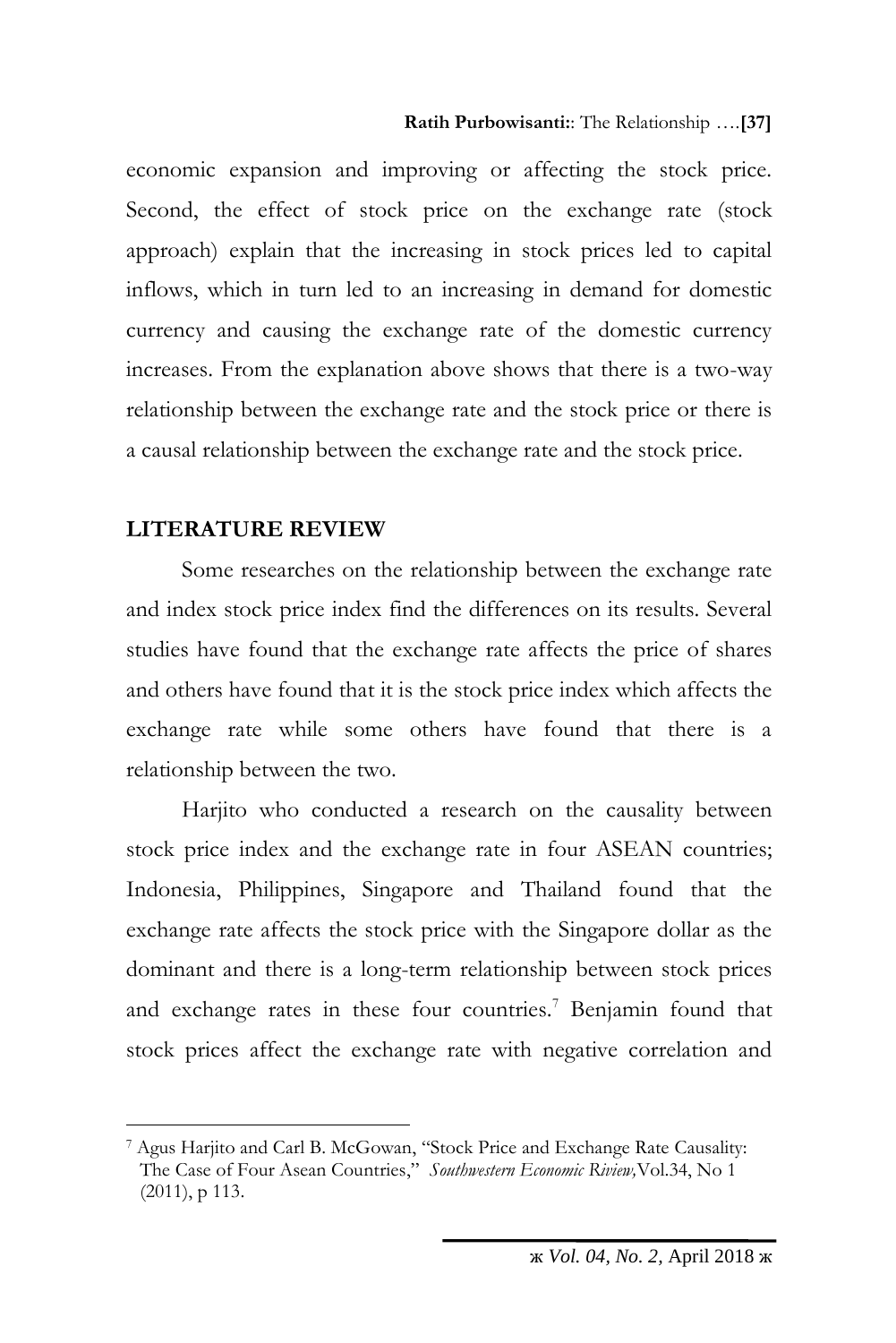there is no long-term relationship in Brazil<sup>8</sup>. Abdalla and Murinde who conducted a research in India, Pakistan, South Korea and the Philippines found that the exchange rate effects on stock prices in India, Pakistan, South Korea, while in Philippines the stock price takes the lead to the domestic currency. <sup>9</sup> Lutfur Rahman and Jashim Udin conducted a research in Bangladesh, India and Pakistan found that there is no term relationship and there is no causal relationship between the stock price and the exchange rate in the three countries.<sup>10</sup>

### **RESEARCH METHODS**

 $\overline{a}$ 

The data used in this research is time series data with the daily scale that began on June  $1<sup>st</sup>$ , 2015 until December 31 $<sup>st</sup>$ , 2015 from the</sup> Jakarta Islamic Index and the FTSE Bursa Malaysia Hijrah Shariah Index. After the data were collected, further analysis will be conducted by using the model of Vector Auto Regression (VAR). VAR analysis model is a nonstructural model or atheoretic model because it is built by minimizing economic theories approach. VAR model is applied because it can capture the economic phenomena properly (Widarjono, 2013). <sup>11</sup> In this research, there are two models of equations, that is

<sup>8</sup> Benyamin M. Tabak, "The Dynamic Relationship between Stock Price and Excange Rate: evidence for Brazil," *Working Paper Series 124*, (November 2006), p. 4.

<sup>9</sup> Abdalla, I. S., & Murinde, V, "Exchange Rate and Stock Price Interaction in Emerging Financial Market: Evidence on India, Korea, Pakistan, and the Philipine", *Applied Financial Economic*, Vol. 7, (1997), p. 25-35

<sup>10</sup>Lutfur Rahman and Jashim Udin, "Dynamic Relationship between Stock Prices and Exchange Rates: Evidence from Three South Asian Countries," *International Business Research,* Vol. 2, No 2 (2009), p. 7.

<sup>11</sup>Agus Widarjono, *Ekonometrika Pengantar dan Aplikaisnya Disertai Panduan Eviews*, edisi ke-4 (Yogyakarta: UPP STIM YKPN, 2013), p. 313.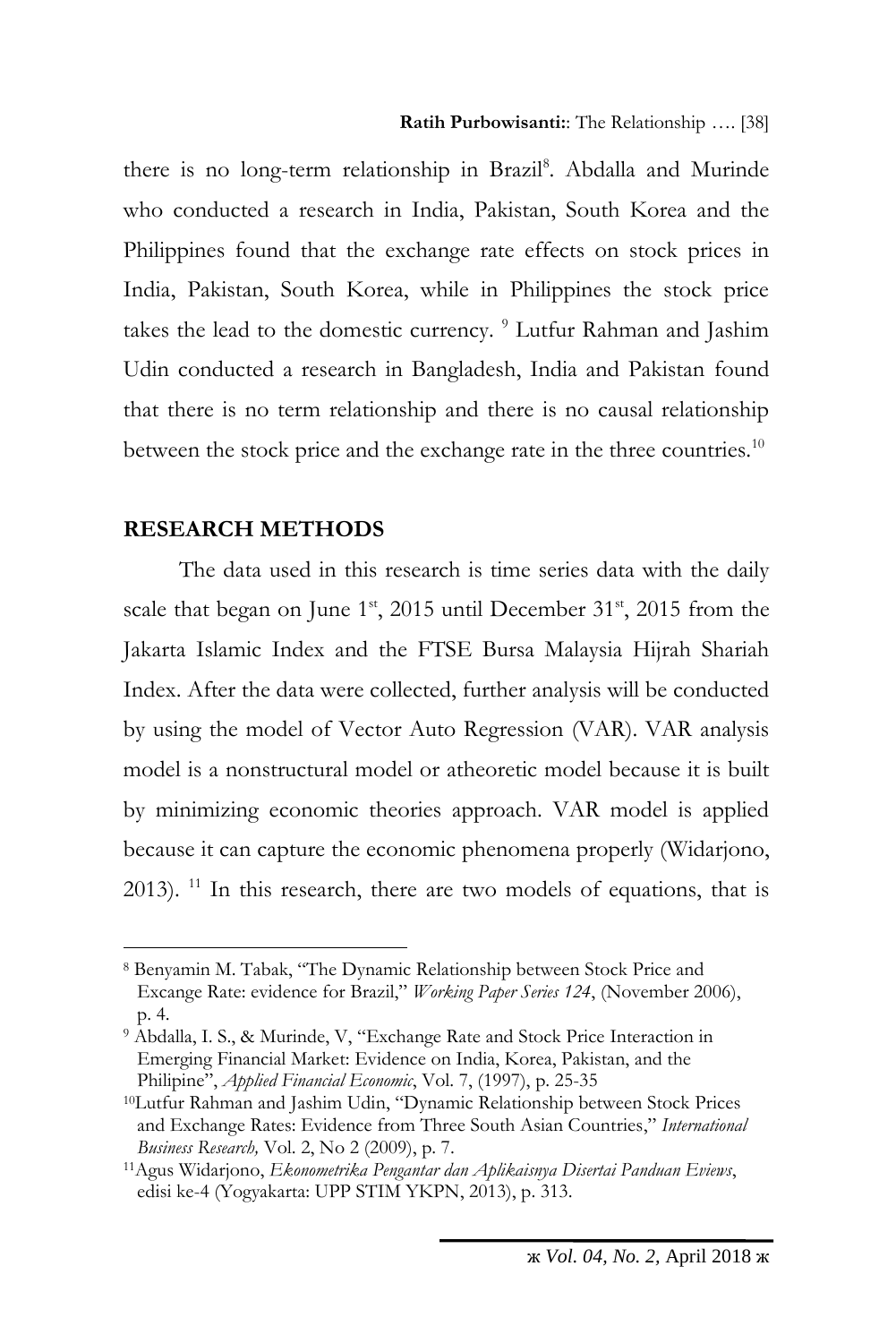the model of Indonesia's exchange rate to US dollar and the Indonesia sharia stock price index represented by rupiah (ERI) and the Jakarta Islamic Index (JII), and a model of Malaysia's exchange rate (ERM) to the dollar AS and Malaysian stock price index represented by the FTSE Bursa Malaysia Hijrah Sharia Index (FBMHS). Then in general, the model of VAR (p) can be written as follows:

# **ERI** $t = A0 + A1ERI$ *t* $-1 + A2I$ **II** $t-2 + \cdots + A pY$ *t* $- p + vt$  $ERMt = A0 + A1ERMt - 1 + A2FBMHSt - 2 + …+ ApYt - p +$  $vt$

The steps in the analysis by using the VAR model that is started with a data stationary test, then the optimal inaction length test (lag), then granger causality test, followed by cointegration test.

## **RESEARCH RESULT**

#### *Stationarity Test Data*

 $\overline{a}$ 

Unit root testing in this research model is based on Augmented Dickey Fuller (ADF) test at the first difference level because it is not stationary at the current level.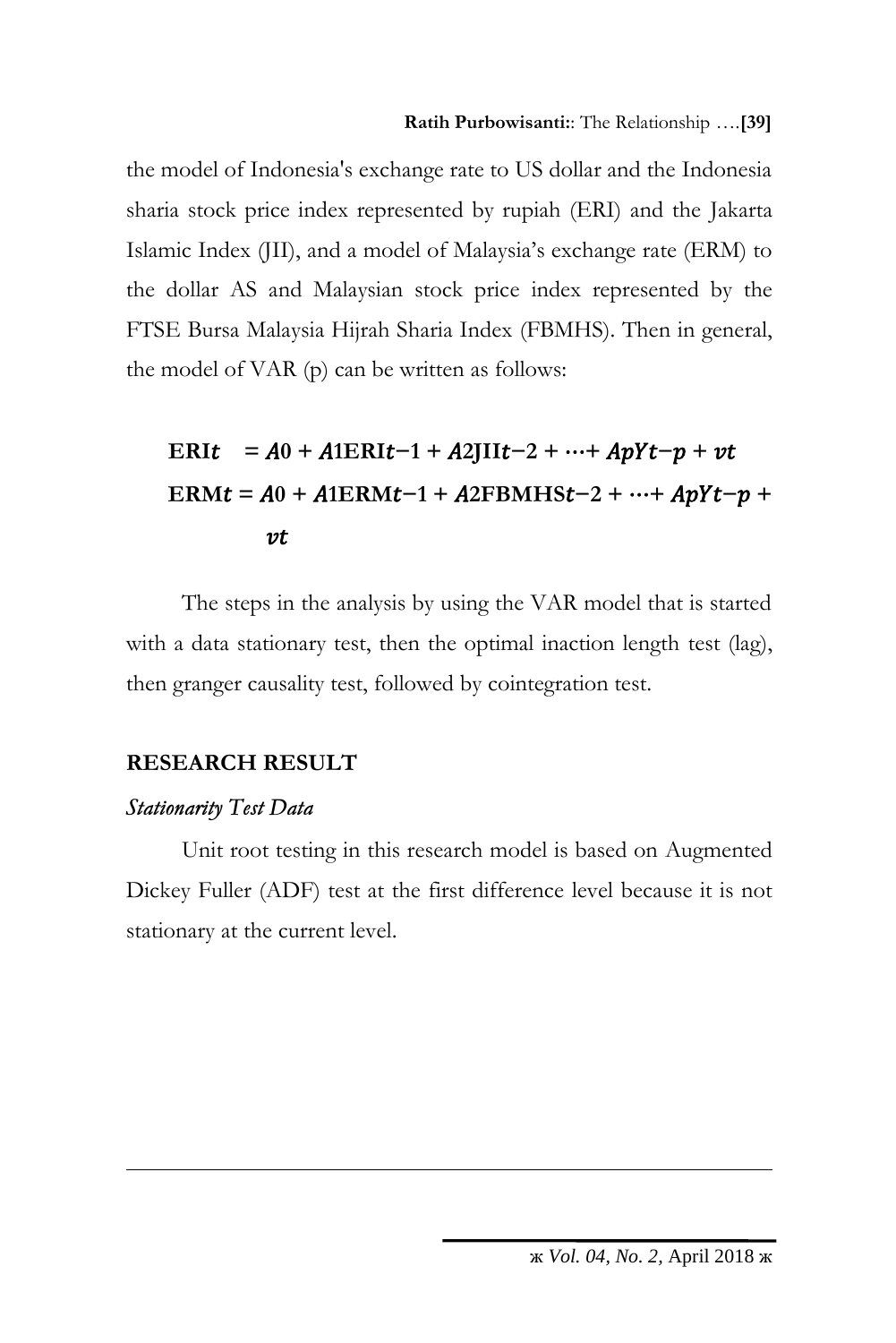|                                     | ADF                        | Nilai Kritis Mc Kinon      |                            |                            | Keterangan |
|-------------------------------------|----------------------------|----------------------------|----------------------------|----------------------------|------------|
|                                     | <b>Statistic</b>           | $1\%$                      | $5\%$                      | 10%                        |            |
| Indonesia<br>Rupiah<br>JП           | $-6.053386$<br>$-11.25365$ | $-4.026942$<br>$-4.026429$ | $-3.443201$<br>$-3.442955$ | $-3.146309$<br>$-3.146165$ | Stationery |
| Malaysia<br>Ringgit<br><b>FBMHS</b> | $-10.09464$<br>$-9.869478$ | $-4.026429$<br>$-4.026429$ | $-3.442955$<br>$-3.442955$ | $-3.146165$<br>$-3.146165$ | Stasionery |

Table 1 Unit Root Tests on the First Difference

Testing result of the unit root in first difference indicates that all data are stationary, it can be seen from the ADF statistic absolute value which is greater than Mc Kinon Critical Value on the critical value of 1%, 5% and 10%. Thus it can be explained that all the variables to be estimated in this study have been stationary at the same degree that is the degree of integration one.

## *Test Long Lag Optimal*

The steps taken to determine the optimal lag is by finding the lowest value of AIC, SIC, and HQ. Based on the testing that was done, Indonesia and Malaysia have the lowest value of AIC, SIC, and HQ in lag 1.

## **Granger Causality Test**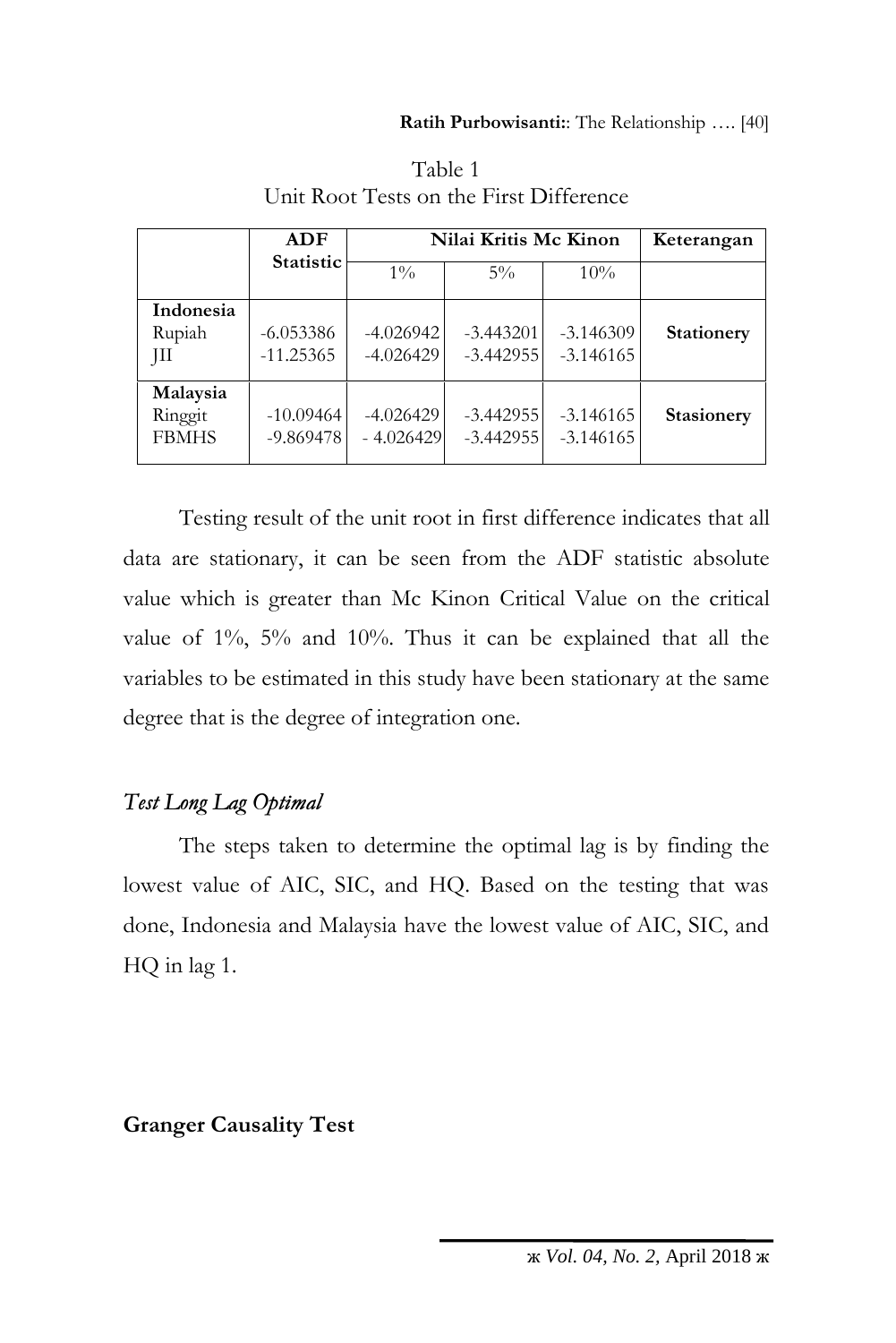Granger causality test is used to determine the relationship between the two variables statistically. In this study, the variables tested is the exchange rate and sharia stock price index in Indonesia represented by the rupiah and the Jakarta Islamic Index; and in Malaysia represented by ringgit and the FTSE Bursa Malaysia Hijrah Syariah from July to December 2015.

| <b>Null Hypothesis</b>               |          | F-Statistic Probability Keterangan |                 |
|--------------------------------------|----------|------------------------------------|-----------------|
| Indonesia                            |          |                                    |                 |
| RUPIAH does not Granger Cause JII    | 0.70615  | 0.4022                             | $H_0$ accerpted |
| JII does not Granger Cause RUPIAH    | 5.083694 | 0.0258                             | $H_0$ rejected  |
| Malaysia                             |          |                                    |                 |
| RINGGIT does not Granger Cause FBMHS | 4.53495  | 0.0350                             | $H_0$ rejected  |
| FBMHS does not Granger Cause RINGGIT | 4.21142  | 0.0421                             | $H_0$ rejected  |

Table 2 Granger Causality Test

The above table shows that the relationship between *the Jakarta Islamic Index* and the exchange rate is a unidirectional relationship, where the *Jakarta Islamic Index* affects the exchange rate, but the exchange rate does not affect the Jakarta Islamic Index. In the case of Malaysia, it is obtained the results of the bidirectional causality between the ringgit exchange rate and the FTSE Bursa Malaysia Hijrah Shariah Index. Changes in the ringgit exchange rate have an influence on changes in FTSE Bursa Malaysia Hijrah Shariah Index and otherwise, changes in FTSE Bursa Malaysia Hijrah Shariah Index have an influence on the ringgit exchange rate.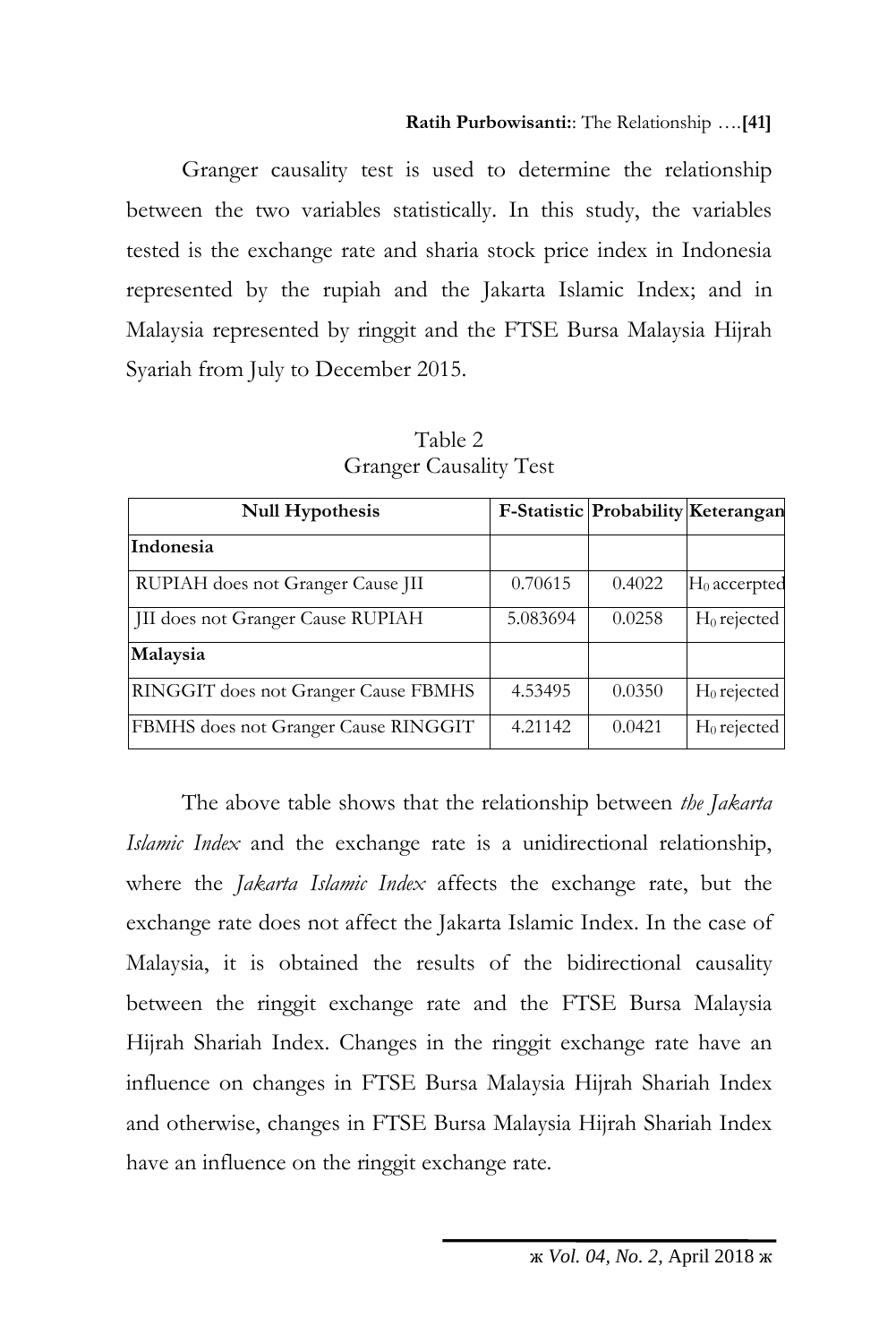## *Johansen Cointegration Test*

|                |            | <b>Indonesia</b> |                       |           |
|----------------|------------|------------------|-----------------------|-----------|
| Hypothesized   |            | Trace            | 0.05                  |           |
| No. of $CE(s)$ | Eigenvalue | <b>Statistic</b> | <b>Critical Value</b> | $Prob.**$ |
| None $*$       | 0.091087   | 17.28531         | 15.49471              | 0.0266    |
| At most $1^*$  | 0.030198   | 4.200935         | 3.841466              | 0.0404    |
| Hypothesized   |            | Max-Eigen        | 0.05                  |           |
| No. of $CE(s)$ | Eigenvalue | <b>Statistic</b> | <b>Critical Value</b> | $Prob.**$ |
| None           | 0.091087   | 13.08438         | 14.26460              | 0.0762    |
| At most $1^*$  | 0.030198   | 4.200935         | 3.841466              | 0.0404    |

Table 3 Cointegration Test

|                |            | Malaysia         |                       |           |
|----------------|------------|------------------|-----------------------|-----------|
| Hypothesized   |            | Trace            | 0.05                  |           |
| No. of $CE(s)$ | Eigenvalue | <b>Statistic</b> | <b>Critical Value</b> | $Prob.**$ |
| None $*$       | 0.075379   | 15.60969         | 15.49471              | 0.0481    |
| At most $1*$   | 0.034943   | 4.872885         | 3.841466              | 0.0273    |
| Hypothesized   |            | Max-Eigen        | 0.05                  |           |
| No. of $CE(s)$ | Eigenvalue | <b>Statistic</b> | <b>Critical Value</b> | $Prob.**$ |
| None           | 0.075379   | 10.73680         | 14.26460              | 0.1679    |
| At most $1*$   | 0.034943   | 4.872885         | 3.841466              | 0.0273    |

Based on the value of trace statistic and max-eigen statistic which is greater than the critical value of 5%. It can be concluded that between the exchange rate and the sharia stock price index in Indonesia and Malaysia there is cointegration relationships or in other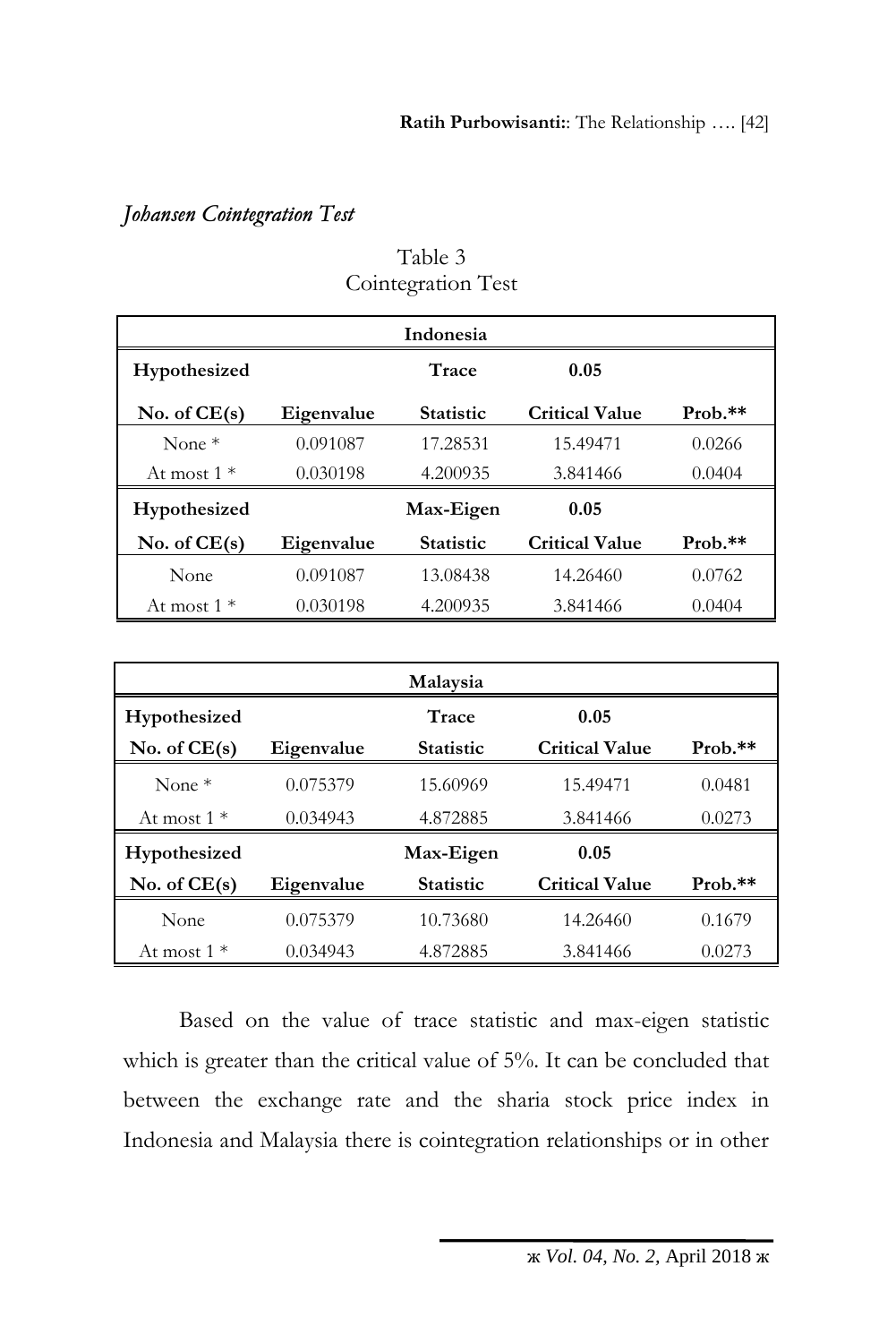words there is a long-term relationship between the exchange rate and the sharia stock price index in Indonesia and Malaysia.

## *Analysis of Causality Relationship between Exchange and Sharia Stock Price Index*

### *Indonesia*

The result of Granger causality test shows that the relationship between the exchange rate and the Jakarta Islamic Index is a unidirectional relationship*,* where the variable *Jakarta Islamic Index* variables affects the exchange rate.



Figure 1. Causality Rp Exchange Rate to JII

Changes in the exchange rate that have an influence on the Jakarta Islamic Index are not proved. It indicates that the theory of good market approach does not apply to Indonesia. This is due to many other factors causing changes in stock prices. Monika said stock prices are influenced by macro conditions of a country. A good macroeconomic condition will create a favorable investment climate. If the macroeconomic variables such as GDP, SBI interest rate, inflation, and the exchange rate of the domestic currency are considered quite stable, the domestic investment climate will be judged as a good one by foreign countries who want to invest in the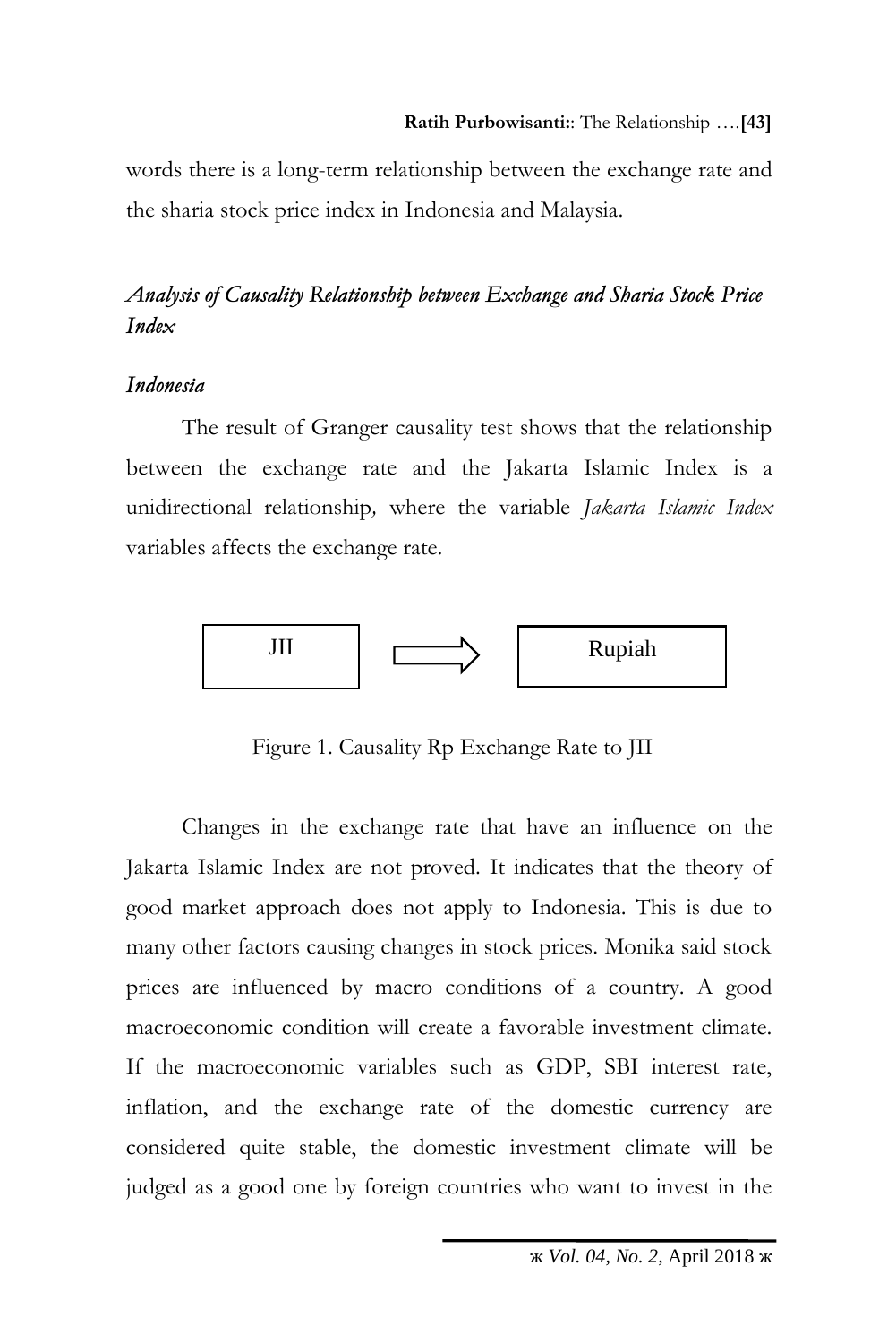country. <sup>12</sup> Investment Coordinating Board said that the macro economy conditions in 2015 showed a positive trend.<sup>13</sup>

The strong Indonesian macro conditions make foreign parties are still remain confident in buying Indonesia stocks. The data reported from Bank Indonesia said that amid the uncertainty in global financial markets, capital and financial account in third and fourth quarter of 2015 remain in surplus. The capital and financial account surplus of the third quarter of 2015 totaled USD1.2 billion lower than the surplus in the second quarter of 2015 amounted to \$ 2.2 billion and the surplus account capital and financial of the fourth quarter of 2015 is higher than the third quarter of 2015 amounted to USD0,28 billion. This surplus is sustained by foreign capital inflows in the form of portfolio investment and direct investment. The amount of the actual inflow reflects investor confidence in Indonesia's economic fundamentals condition and prospects for future economic growth are well preserved.<sup>14</sup>

Furthermore, the relationship is the Jakarta Islamic Index affects the exchange rate. This is in accordance with the theory of portfolio balance approach and in line with a previous study of Benjamin where in his research found that that stock prices affects the exchange rate. Rupiah bounced back in October of 2015. The strengthening of the exchange rate against the US dollar is due to

<sup>12</sup> Monika Lestarisky, dkk "Pengaruh Indikator Makro Ekonomi Terhadap *Foreign Direct Investment* di Indonesia Tahun 2004-2013", *Jurnal Administrasi Bisnis*, Vol. 15, (2014), p. 3.

<sup>13</sup> [http://www.bkpm.go.id/,](http://www.bkpm.go.id/) accessed March 30, 2016.

<sup>14</sup> [www.bi.go.id,](http://www.bi.go.id/) accessed March 30, 2016.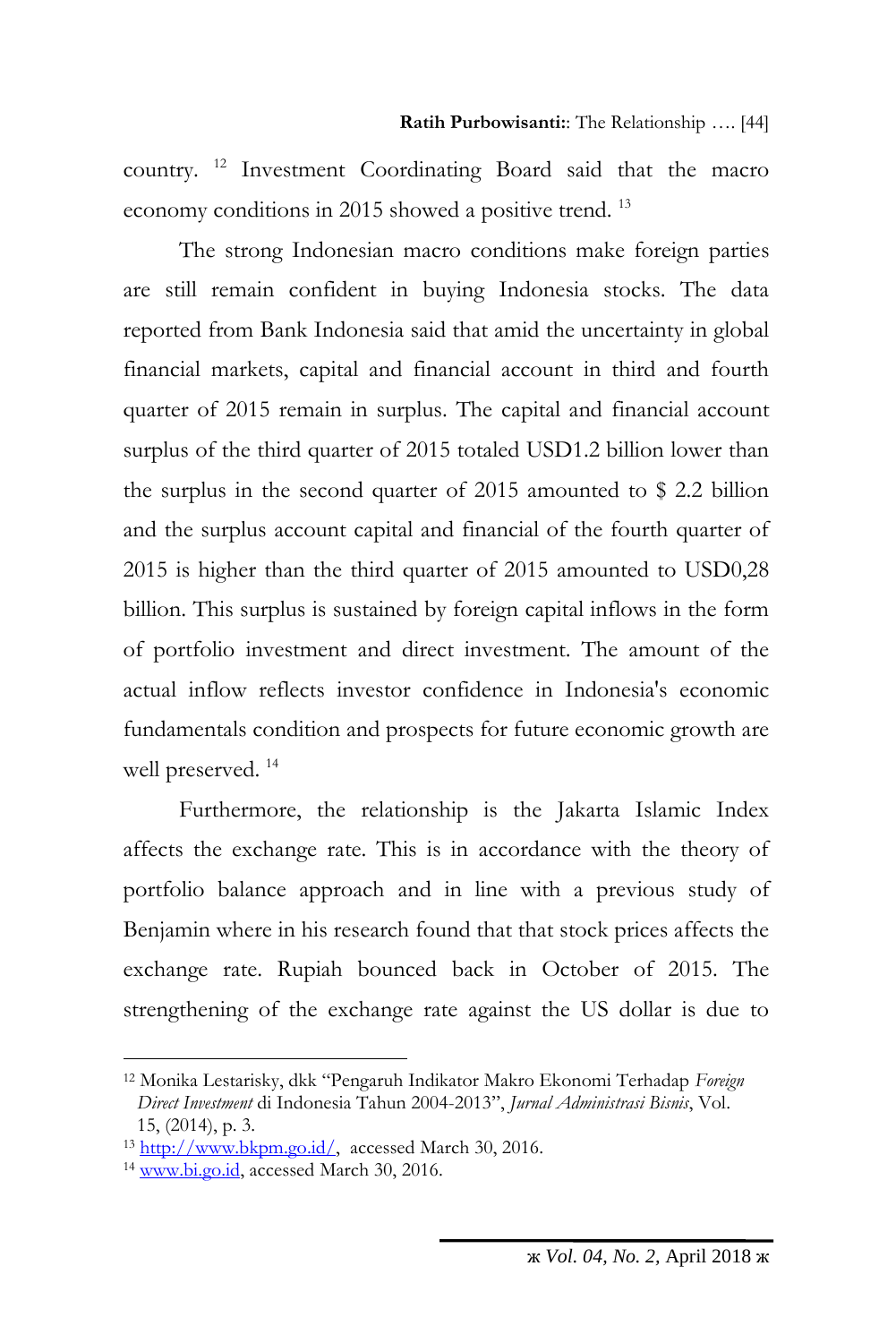positive sentiment and the confidence of foreign investors on Indonesia's economic condition so that the numbers of incoming funds in Indonesia make the strengthening of the rupiah. The number of foreign funds coming into the equity market is about US \$ 800 million. The further coming amount of capital inflows will further increase the demand for domestic currency; the high demand for the domestic currency by outsiders causes the domestic currency is appreciate.

#### *Malaysia*

 $\overline{a}$ 

The result of granger causality test shows that the relationship between the ringgit exchange rate and the FTSE Bursa Malaysia Hijrah Shariah Index is a bi-directional causality, where changes in the ringgit exchange rate has an influence on changes in the FTSE Bursa Malaysia Hijrah Shariah Index, so conversely changes in the FTSE Bursa Malaysia Hijrah Shariah Index have an influence on the ringgit exchange rate. These results are consistent with research conducted by Ayub who found the same thing that the two-way relationship between stocks returns and exchange rates.<sup>15</sup>



Figure 2. Causality Ringgit Exchange Rate with FBMHS

<sup>15</sup> Aisyaton Ayuband Mansur Masih, "The Relationship between Exchange Rate and Islamic Indices in Malayisa FTSE Market: Wavelet Based Approach," *MPRA (Munich Personal RePEc Archive)*, No 59618 (2013), p. 32.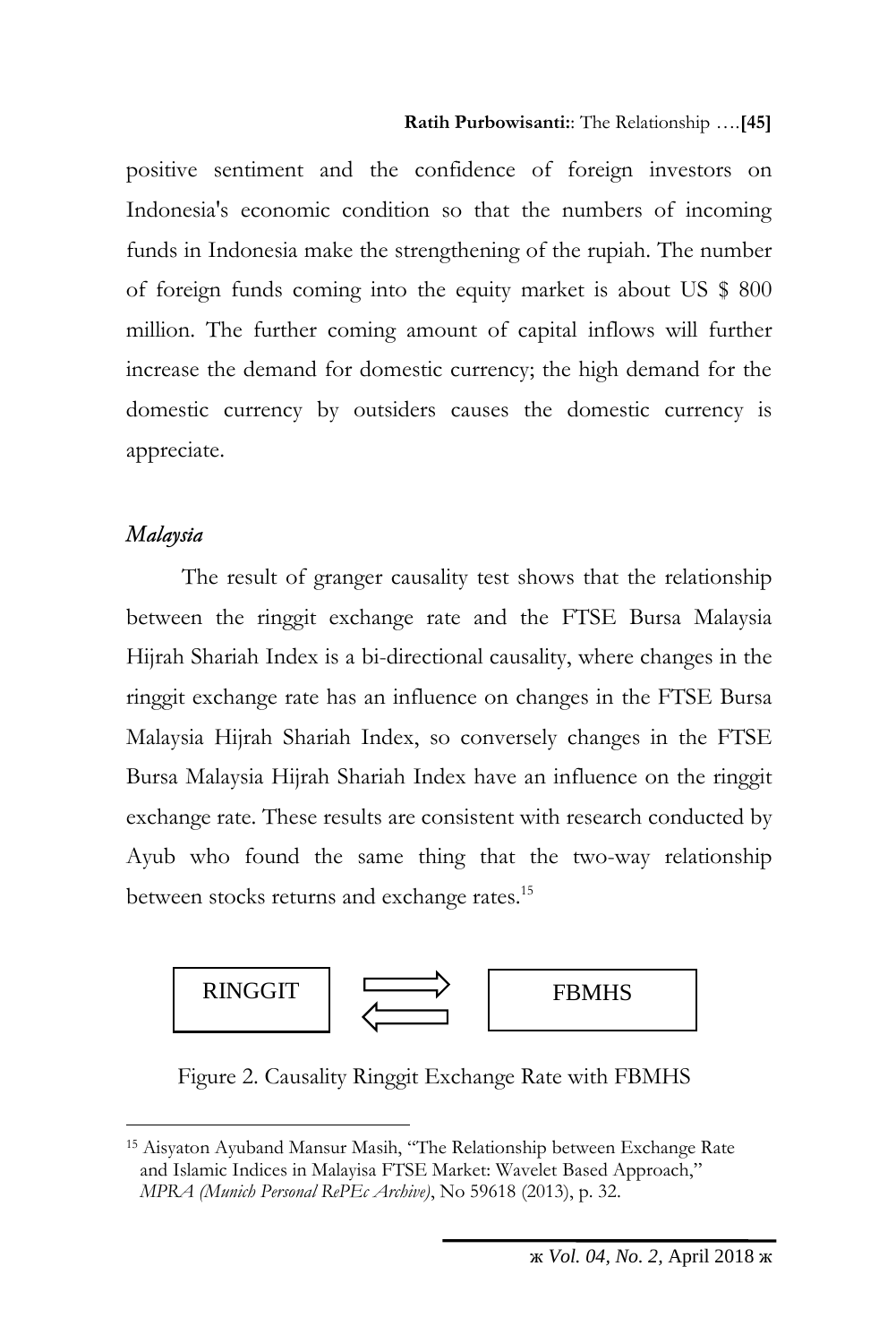Weakening domestic exchange rate against foreign currency (ringgit to the dollar) gives a negative influence on the equity market, as equity markets have no appeal. Jogiyanto said that this aspect of financial gain is one of the aspects considered by investors in investing.<sup>16</sup> For investors, the depreciation of the ringgit against the dollar indicates that the Malaysian economic outlook is bleak. Depreciation in a country can happen when a country's economic fundamental factors are not strong, so the dollar will strengthen, and will lower the stock price index. Investors would definitely avoid the risk, so investors are likely to sell and wait until the economic situation perceived improves. The sell-off investors who do this will push down the stock price index.

Ringgit weakening conditions throughout 2015 is the most unfavorable conditions that occurred during the last 17 years.



Figure 3. Ringgit Exchange Rate1990-2015

<sup>16</sup> Jogiyanto, *Teori Portofolio dan Analisis Investasi,* (Yogyakarta: BPFE, 2010), p. 5.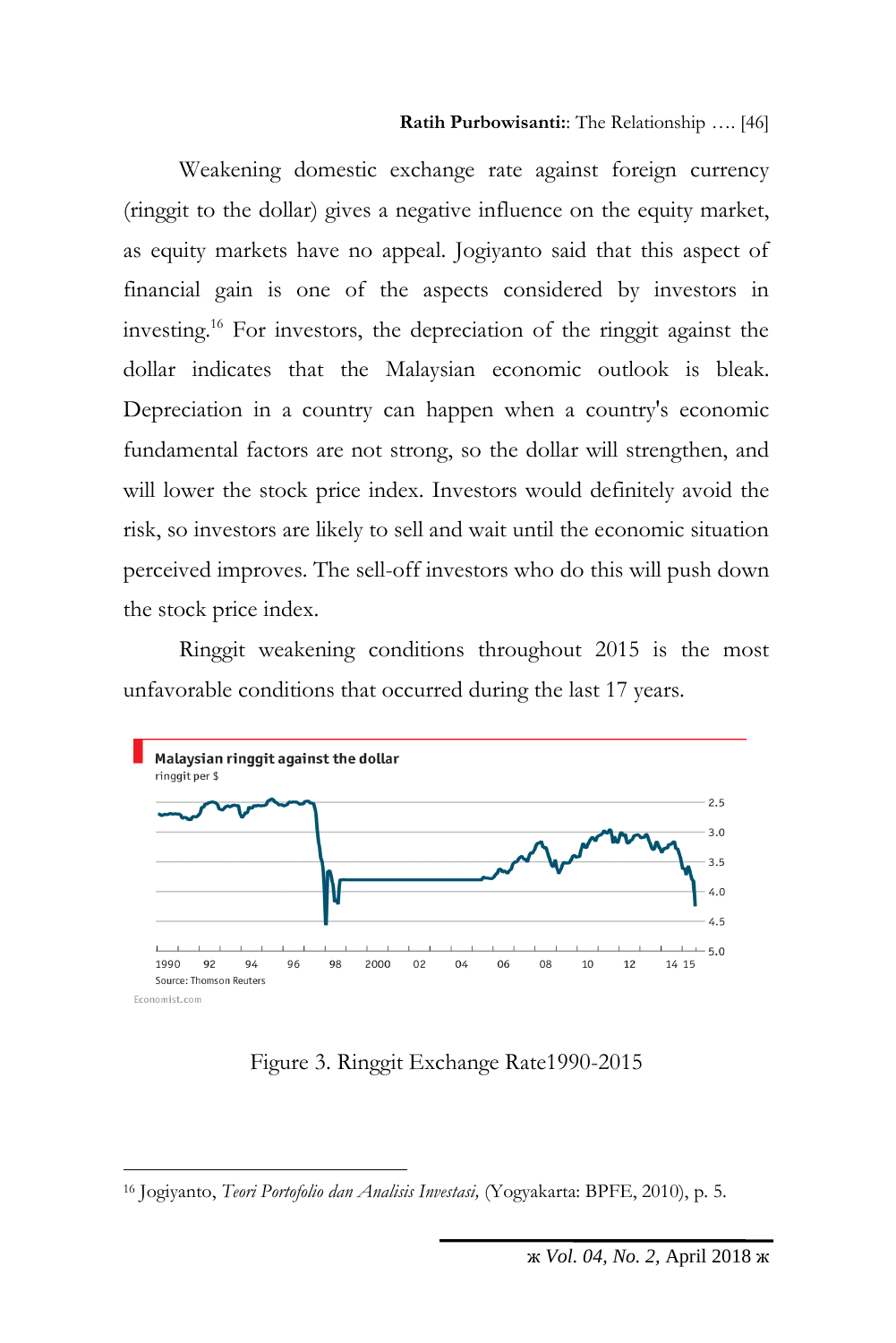#### **Ratih Purbowisanti:**: The Relationship ….**[47]**

It affects the amount of foreign funds going out of Malaysia. As at the end of July 2015, foreign funds going out of the Malaysian market has reached \$ 3 billion. The country's foreign exchange reserves only USD92,67 billion.<sup>17</sup> The increase in capital outflows from abroad will increase the supply of domestic currency in the foreign exchange market, investors swap ringgit to the world's major currencies (US dollars) to be invested in other countries. The opposite relationship occurred is variable FTSE Bursa Malaysia Hijrah Shariah Index affects the ringgit exchange rate variable. The ringgit rebounded in October 2015. The strengthening of the exchange rate against the US dollar was due to a massive sell-off in the stock market or the financial markets hit many developing countries or emerging markets. Such conditions open the possibility of a rebound in the market of the country, especially in Indonesia, Mexico, and Malaysia. Michael Hasenstab, a fund manager at Franklin Templeton, said a rebound in the markets of the developing world will encourage the long term investment. The numbers of incoming foreign investors to invest in Malaysia causes a high demand of money and make the appreciation of the domestic currency. The high demand for domestic stocks ringgit currency makes the demand is high, making the appreciation of the ringgit currency.

<sup>17</sup>Ekonomi Malaysia Lebih Rapuh dari Indonesia, [http://economy.okezone.com/read/2015/ 08/29/213/1204553/ekonomi](http://economy.okezone.com/read/2015/%2008/29/213/1204553/ekonomi-malaysia-lebih-rapuh-dari-indonesia)[malaysia-lebih-rapuh-dari-indonesia,](http://economy.okezone.com/read/2015/%2008/29/213/1204553/ekonomi-malaysia-lebih-rapuh-dari-indonesia) accessed March 30, 2016.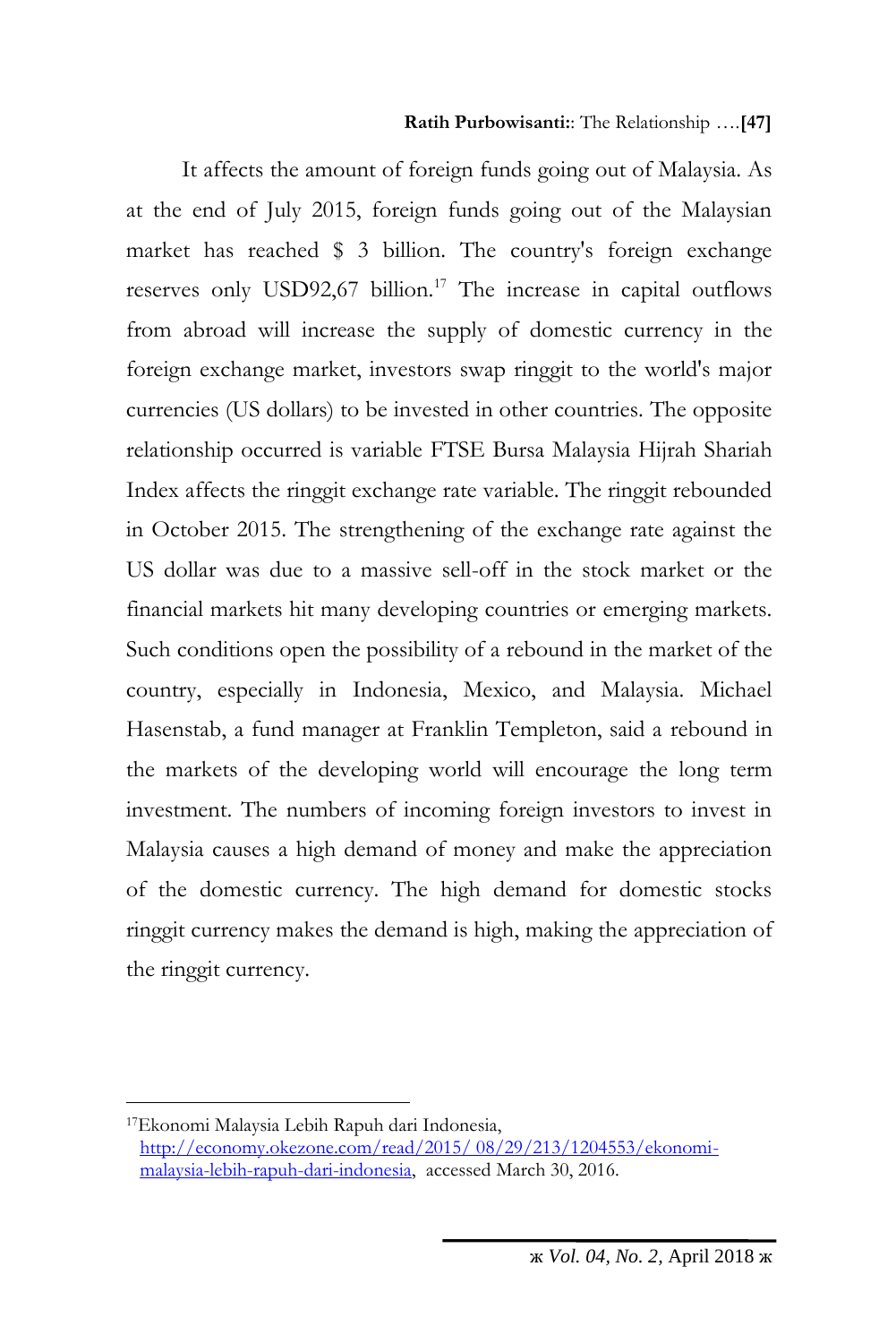# *Analysis of Long-Term Relationship between Exchange Rate and Stock Price Index Sharia*

The purpose of long-term analysis is to determine whether there is common ground movement and stability of the relationship between the variables in the study. The results of cointegration test between variable rate and variable sharia share price index in Indonesia and Malaysia is there a long-term relationship. A case in Indonesia, there was no causal relationship but there was cointegration relationship between the exchange rate and the Jakarta Islamic Index. Causality test results shows that it only happen one-way relationship that Jakarta Islamic Index affects the exchange rate. It shows there is no influence of the weakening of the rupiah against the Jakarta Islamic Index. However, the impact happened is that there is a strengthening of the rupiah, partly helped by the Jakarta Islamic Index. The existence of cointegration relationships indicates that Jakarta Islamic Index movement in the long term affects the movement of the exchange rate. If foreign investors still invest their funds in the capital markets in Indonesia, the return of the company will raise and in the long term it will increase the demand for rupiah, so that the rupiah will appreciate.

case in Malaysia, there is causality and cointegration relationship between ringgit exchange rate and the FTSE Bursa Malaysia Hijrah Shariah Index. The existence of cointegration relationships shows a long-term relationship between exchange rate movements and the sharia stock price index movements in Malaysia.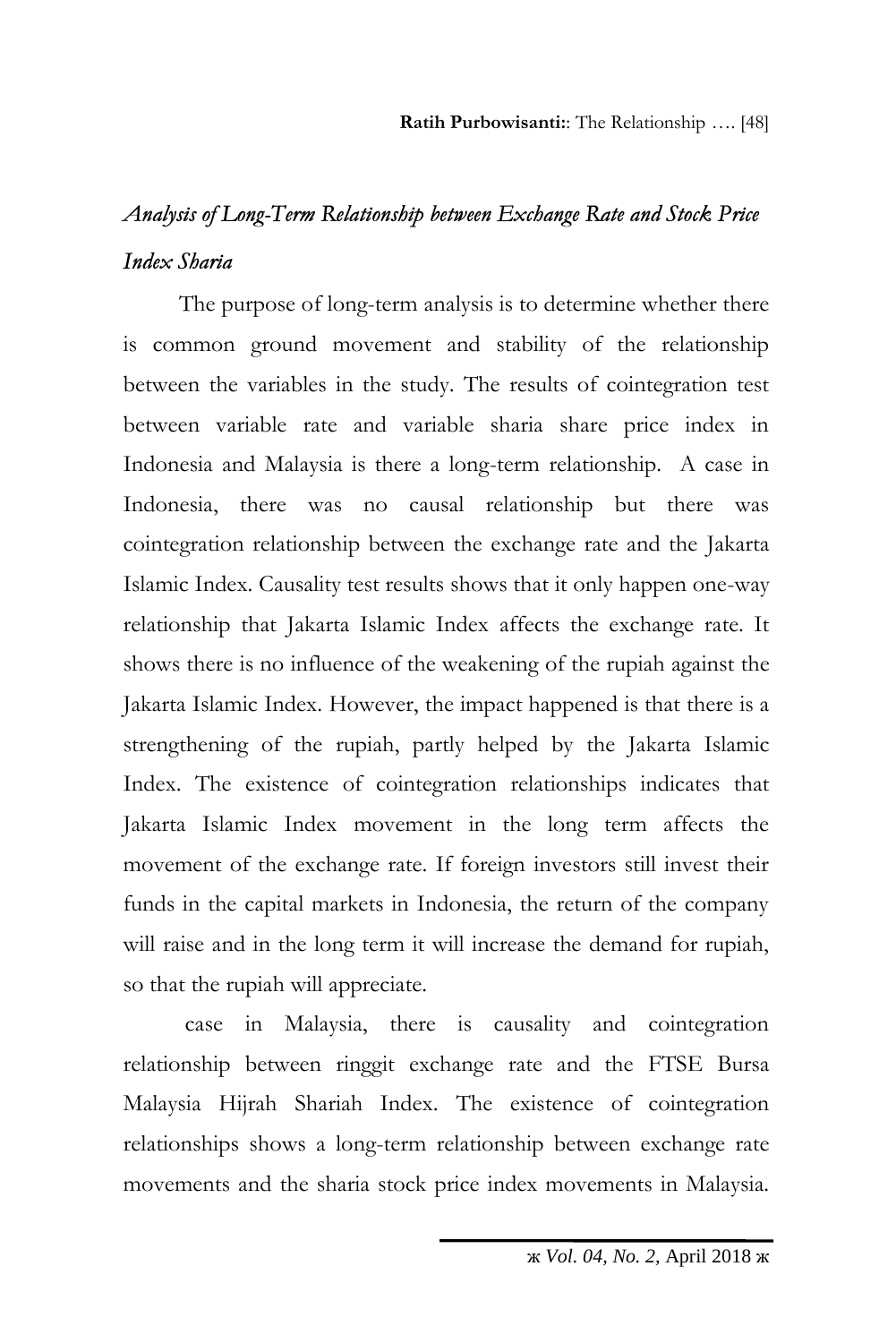The weakening of ringgit against the US dollar led to a decrease in demand for domestic stocks, causing a decrease in the FTSE Bursa Malaysia Shariah Index Hijah in the long term. The movemenst of the FTSE Bursa Malaysia Shariah Index Hijah in the long term affect the ringgit exchange rate movements. If foreign investors still invest their funds in the capital market in Malaysia then the return company will raise and in the long term it will increase the demand for the ringgit, so that the ringgit would appreciate.

## **CONCLUSION**

This study found that the relationship between the exchange rate sharia share price index in Indonesia indicates a unidirectional relationship (unidirectional relationship), that is the variable change Jakarta Islamic Index influences variable exchange rate; and variable changes in the exchange rate does not give effect to changes in the Jakarta Islamic Index. This is caused by strong Indonesia's macroeconomic conditions make them confidence of foreign investors to buy shares of Indonesia so that it makes the appreciation of the domestic currency. The relationship between the exchange rate sharia share price index in Malaysia indicates a bidirectional causality relationship, where changes in the exchange rate of the ringgit have an effect on changes in the FTSE Bursa Malaysia Hijrah Shariah Index, and vice versa, changes in the FTSE Bursa Malaysia Hijrah Shariah Index Syaria have an influence on the exchange rate of the ringgit. It happens because the economic fundamentals in Malaysia are deteriorated so that it lowers stock price index. The opposite relations,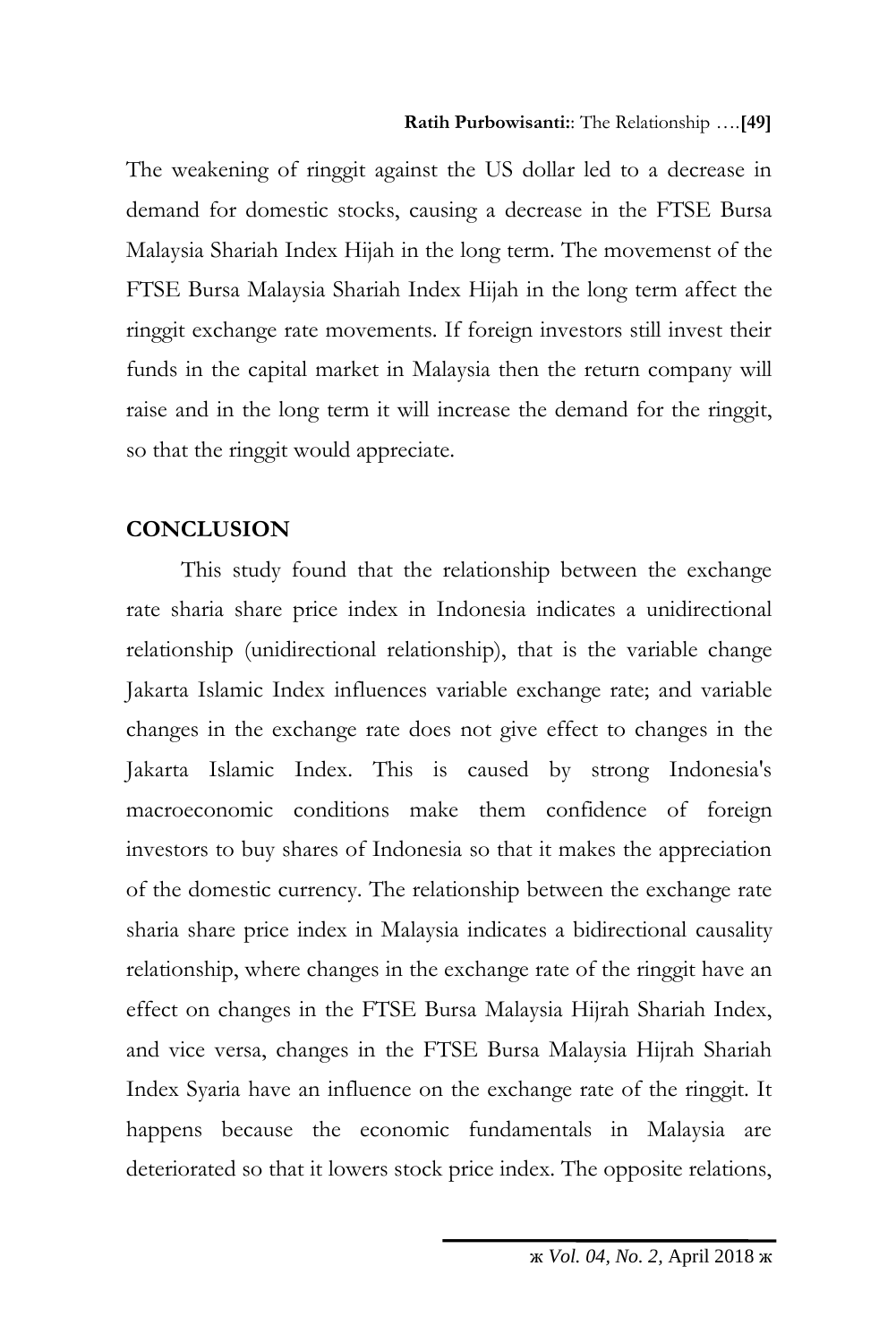there is a rebound in the equity markets of Malaysia which also pushes the incoming foreign investors in Malaysia and make the appreciation of ringgit currency. While based on the Johansen cointegration test analysis, there are long-term relationship between the exchange rate and sharia stock price index in Indonesia and Malaysia.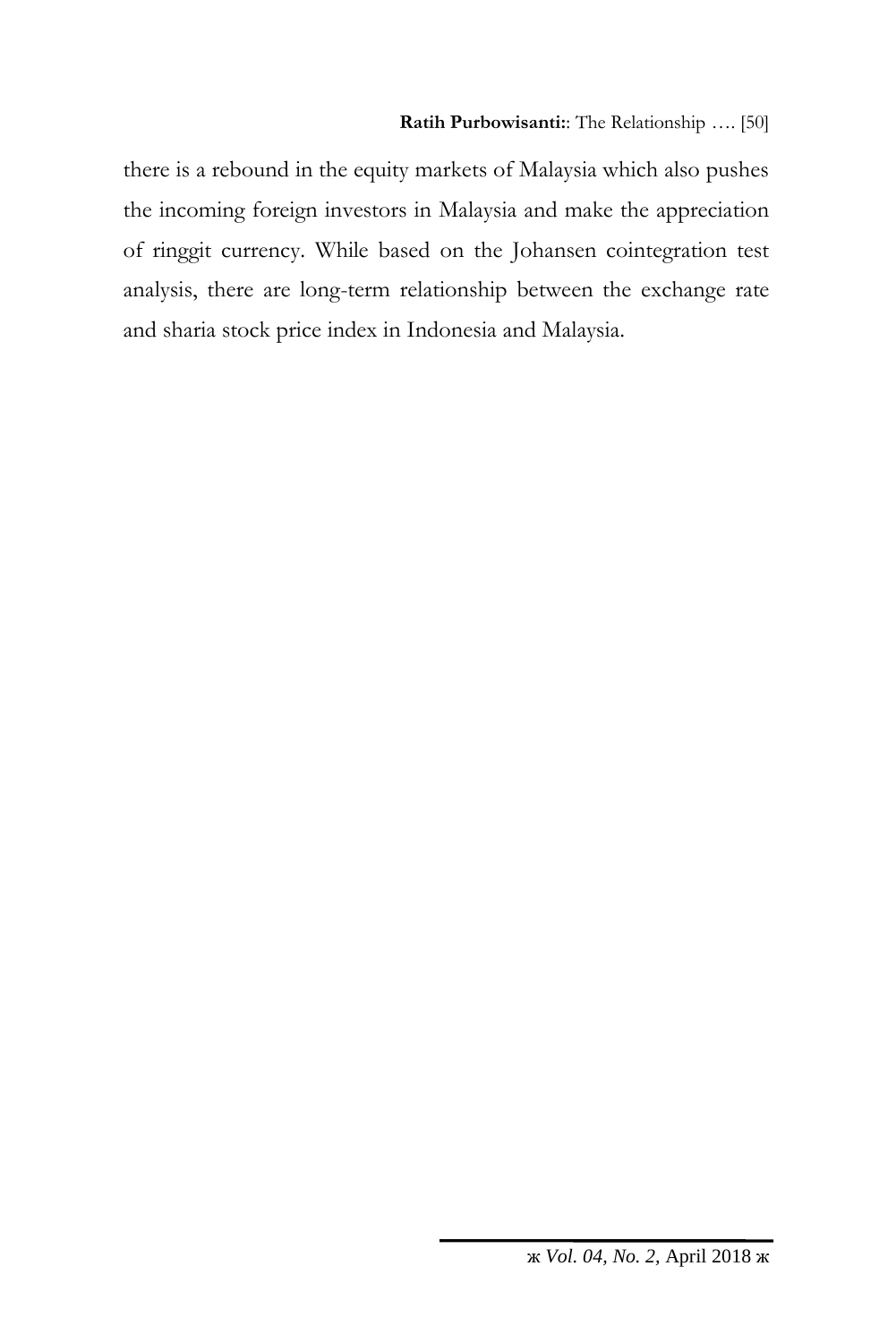### **REFERENSI**

- Abdalla, IS, & Murinde, V, "Exchange Rate and Stock Price Interaction in Emerging Financial Marke: Evidence on India, Korea, Pakistan, and the Philipine", *Applied Financial Economic,* Vol. 7, 1997.
- Al Muntasir, "Cross Border Investment Portfolio and The Volatility of Stock Market Index and Rupiah's Rate," *Bulletin of Monetary Economics and Banking,* Vol. 17, No. 41ApriL, 2015.
- Alhaiky, Ahmed and Dambendia Houdu, "Stock Price and Exchange Rate: Empirical Evidence from Kuwait Financial Market", *The IUP Journal of Financial Economic,* Vol. VII, No. 3 & 4, 2009.
- Job, Aisyaton and Mansur Masih, "The Relationship between Exchange Rate and Islamic Indices in Malayisa FTSE Market: Wavelet Based Approach," *MPRA (Munich Personal Repec Archive),* No. 59 618 (2013), p. 1.
- Benjamin M. Tabak, "The Dynamic Relationship between Stock Price and excange Rate: Evidence for Brazil", *Working Paper Series 124,* November 2006.

Halim, *Abdul, Investment Analysis,* Jakarta: Four Salemba 2005.

- Harjito, Agus and Carl B. McGowan, "Price and Exchange Rate Stock Causality: The Case of Four Asean Countries," *Economic Southwestern Riview,* Vol.34, No. 1, 2011
- Jogiyanto, *Portfolio Theory and Investment Analysis,* Yogyakarta: BPFE 2010.